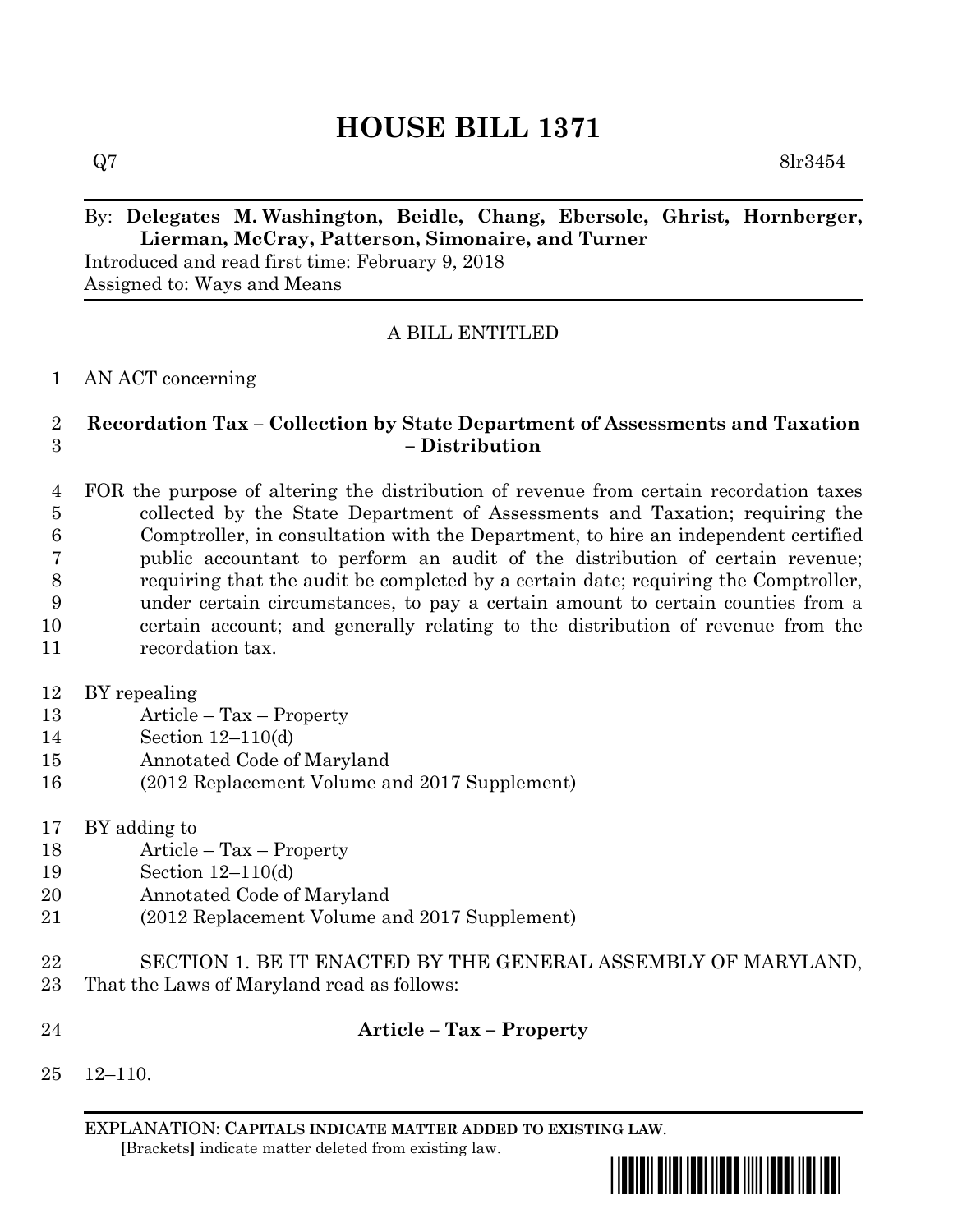#### **HOUSE BILL 1371**

 **[**(d) (1) The Department shall deduct the cost of administering the recordation tax from the taxes collected under this title and credit those revenues to the fund established under § 1–203.3 of the Corporations and Associations Article.

 (2) After deducting the revenues required under paragraph (1) of this subsection, the recordation tax collected under §§ 12–103(d) and 12–117 of this title shall be paid to the Comptroller. The Comptroller shall distribute the revenue to the counties in the ratio that the recordation tax collected in the prior fiscal year in each county bears to the total recordation tax collected in all counties in that year.**]**

 **(D) (1) THE DEPARTMENT SHALL REMIT THE RECORDATION TAX COLLECTED UNDER §§ 12–103(D) AND 12–117 OF THIS TITLE AND ANY SUPPORTING DOCUMENTS TO THE COMPTROLLER.**

**(2) FROM THE REVENUE RECEIVED, THE COMPTROLLER SHALL:**

 **(I) DEDUCT THE COST TO THE DEPARTMENT OF COLLECTING THE RECORDATION TAX UNDER §§ 12–103(D) AND 12–117 OF THIS TITLE; AND**

 **(II) DISTRIBUTE THE REMAINDER OF THE REVENUE TO THE COUNTY IN WHICH:**

 **1. ANY ENTITY THAT IS PARTY TO THE ARTICLES OF TRANSFER, ARTICLES OF MERGER, OR ARTICLES OF CONSOLIDATION HAS A PHYSICAL PRESENCE; OR**

 **2. THE REAL PROPERTY THAT IS DIRECTLY OR BENEFICIALLY OWNED BY A REAL PROPERTY ENTITY IS LOCATED.**

 **(3) (I) IF THERE IS MORE THAN ONE COUNTY ELIGIBLE TO RECEIVE A DISTRIBUTION UNDER PARAGRAPH (2)(II) OF THIS SUBSECTION, THE COMPTROLLER SHALL DIVIDE THE REVENUE EQUALLY AMONG THE ELIGIBLE COUNTIES.**

 **(II) THE COMPTROLLER SHALL DISTRIBUTE ANY REVENUE FOR WHICH THERE IS NO COUNTY ELIGIBLE TO RECEIVE THE DISTRIBUTION UNDER PARAGRAPH (2)(II) OF THIS SUBSECTION TO THE FUND ESTABLISHED UNDER § 1–203.3 OF THE CORPORATIONS AND ASSOCIATIONS ARTICLE.**

SECTION 2. AND BE IT FURTHER ENACTED, That:

 (a) This section applies to Anne Arundel County, Baltimore City, Caroline County, Cecil County, and Howard County.